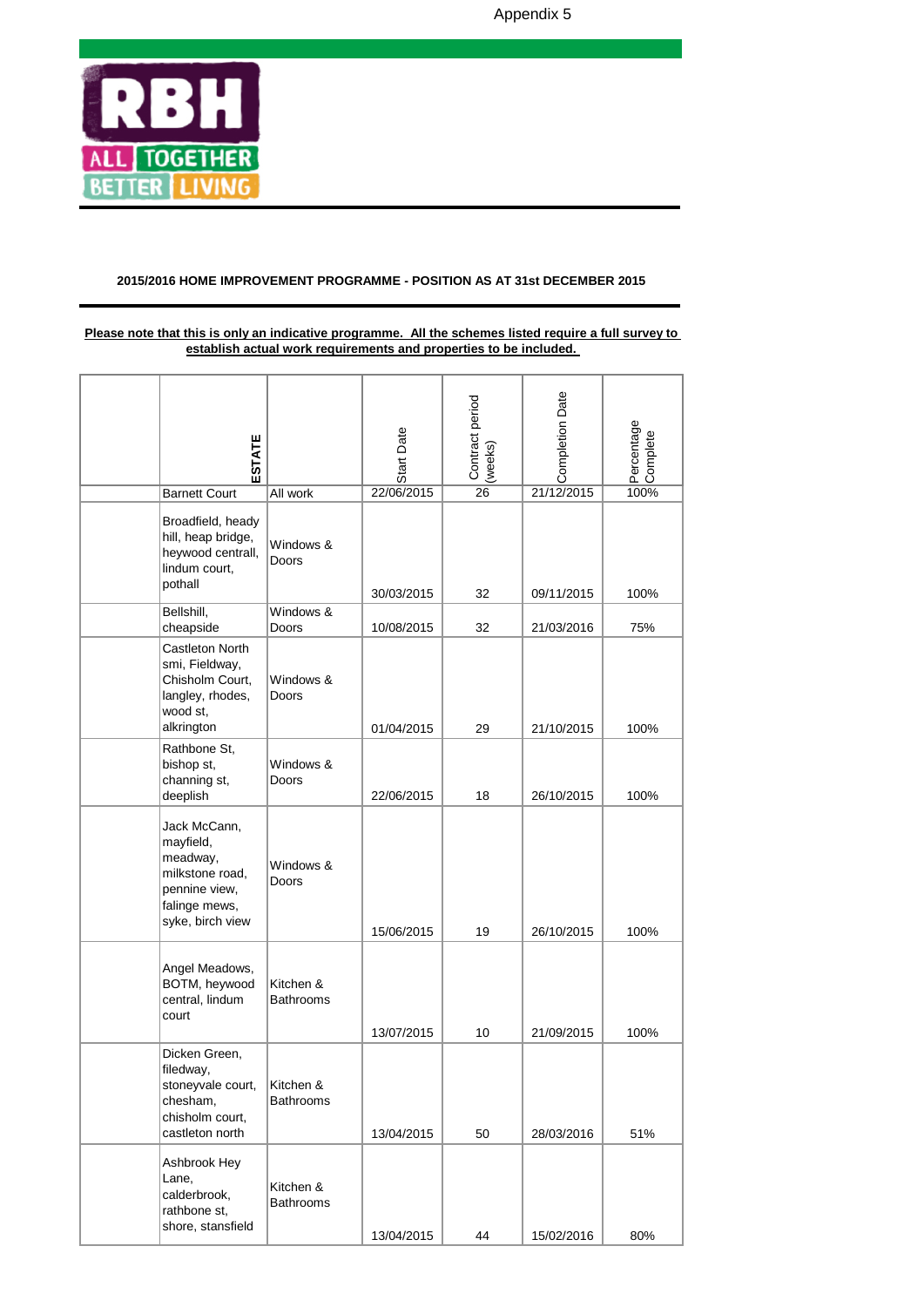| Channing St,<br>freehold, hamer,                                                                                       | Kitchen &                              |            |    |            |      |
|------------------------------------------------------------------------------------------------------------------------|----------------------------------------|------------|----|------------|------|
| jack mccann,<br>waithlands                                                                                             | Bathrooms                              | 15/05/2015 | 45 | 25/03/2016 | 100% |
| Falinge Mews,<br>lower falinge,<br>mansfield road,                                                                     | Kitchen &<br>Bathrooms                 |            |    |            |      |
| syke<br>Various Estates -                                                                                              | Boilers &                              | 29/06/2015 | 11 | 14/09/2015 | 100% |
| All areas (Lab)                                                                                                        | <b>Distribution</b>                    | 13/04/2015 | 30 | 09/11/2015 | 100% |
| Various Estates -<br>All areas                                                                                         | Electrical                             | 17/08/2015 | 30 | 14/03/2016 | 100% |
| Olive Standring                                                                                                        | All work                               | 01/06/2015 | 25 | 23/11/2015 | 100% |
| <b>Barley Hall</b><br>Estate, bury st,<br>hardfiled st.<br>hopwood,<br>isherwood court,<br>plum mill                   | kitchen &<br><b>Bathrooms</b>          | 04/08/2014 | 48 | 06/07/2015 | 100% |
| Alkrington, hollin,                                                                                                    | kitchen &                              |            |    |            |      |
| langley, lonsdale                                                                                                      | Bathrooms                              | 01/09/2014 | 35 | 04/05/2015 | 100% |
| Rhodes                                                                                                                 | kitchen &<br><b>Bathrooms</b>          | 01/09/2014 | 33 | 20/04/2015 | 100% |
| Bramhall Close,<br>firgrove, holt,<br>saxon, sheriff st,<br>st anns, the cray,<br>west view, weston<br>st, smallbridge | Windows &<br>Doors                     | 12/01/2015 | 21 | 08/06/2015 | 100% |
|                                                                                                                        | Externals &                            |            |    |            |      |
| Sheriff Street,<br>shore                                                                                               | Communal<br>Areas                      | 02/02/2015 | 17 | 01/06/2015 | 100% |
| Bellshill, bishop<br>st, hamer, cutgate                                                                                | Externals                              | 13/04/2015 | 45 | 22/02/2016 | 79%  |
| Wood St &<br>Langley smi                                                                                               | <b>Externals</b>                       | 10/11/2014 | 30 | 08/06/2015 | 100% |
| BOTM, pothall,<br>barley hall                                                                                          | Externals                              | 12/01/2015 | 36 | 21/09/2015 | 100% |
| Various Estates -<br><b>Entrance Doors</b><br>(phase 4)                                                                | <b>Entrance Doors</b>                  | 01/04/2015 | 43 | 27/01/2016 | 95%  |
| Jack McCann                                                                                                            | Lifts                                  | 29/06/2015 | 10 | 07/09/2015 | 100% |
| <b>Isherwood Close</b>                                                                                                 | All work                               | 11/05/2015 | 25 | 02/11/2015 | 100% |
| Ravendale<br>Sheltered Warden<br>- Saxon &<br>Thistleyfields                                                           | Conversion                             | 16/02/2015 | 8  | 13/04/2015 | 100% |
| Chisholm Court                                                                                                         | Mechanical &                           |            |    |            |      |
| Ryefields                                                                                                              | Electrical<br>Communal<br>Mechanical & | 27/07/2015 | 20 | 14/12/2015 | 100% |
| 29 Rochdale                                                                                                            | décor<br>whole house                   | 06/07/2015 | 21 | 30/11/2015 | 100% |
| Road                                                                                                                   | Windows &                              | 06/04/2015 | 4  | 04/05/2015 | 100% |
| Bentgate                                                                                                               | Doors<br><b>Internal Fans</b>          | 01/04/2015 | 1  | 08/04/2015 | 100% |
| College Bank                                                                                                           | (fans)                                 | 07/04/2015 | 6  | 19/05/2015 | 100% |
| Hollin -<br>sherbourne,<br>glebe, nowel, etc                                                                           | communal<br>lighting                   | 09/03/2015 | 4  | 06/04/2015 | 100% |
| 119 Queens Drive                                                                                                       | refurbishment                          | 07/04/2015 | 4  | 05/05/2015 | 100% |
| 22 Borrowdale                                                                                                          | whole house                            | 27/07/2015 | 4  | 24/08/2015 | 100% |
| 2 - 12 Crown<br>Road                                                                                                   | re-build                               | 01/09/2015 | 20 | 19/01/2016 | 90%  |